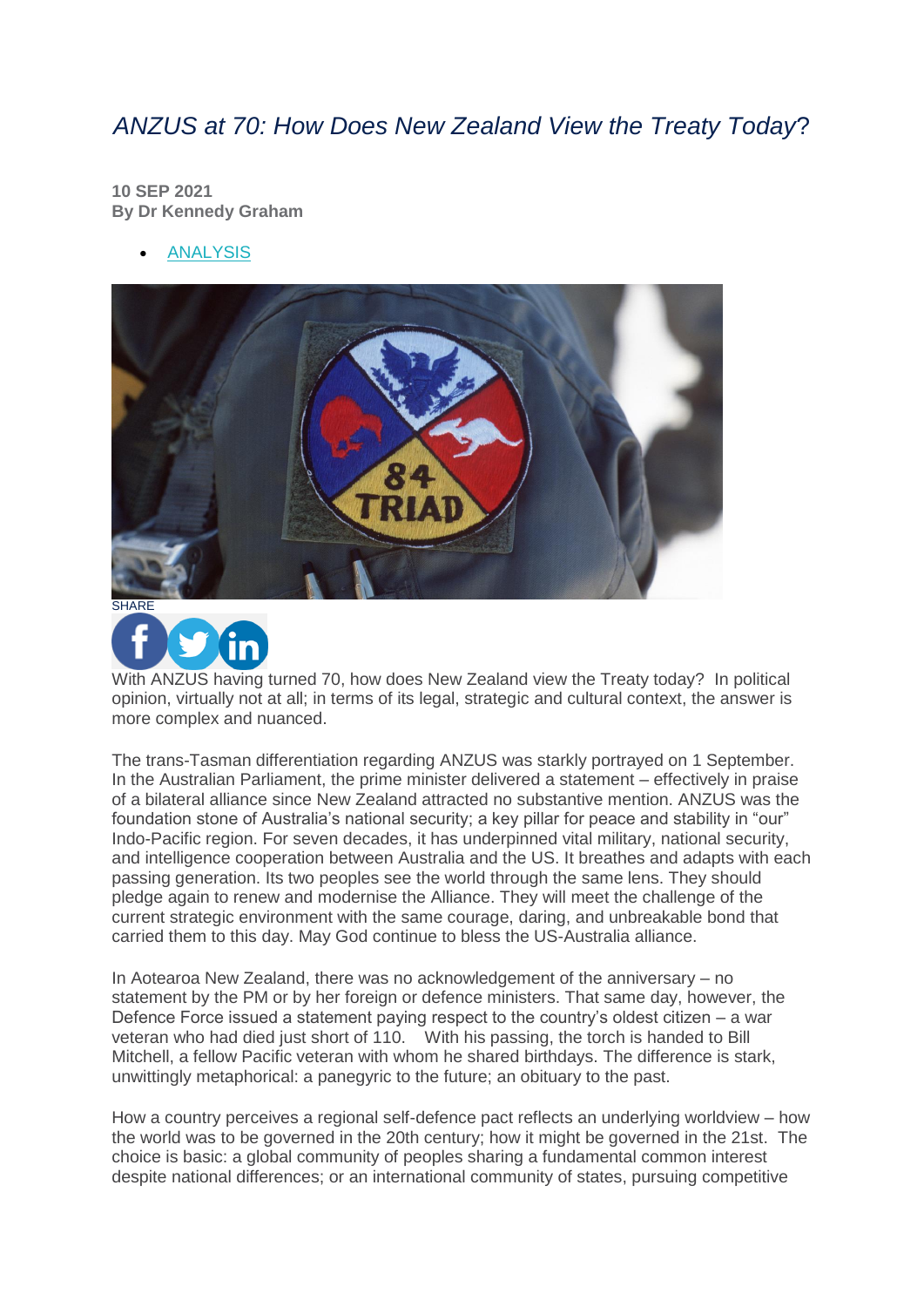national goals that overshadow the common interest. Two issues differentiate the countries in policymaking: the lawful use of force, and the possession of nuclear weapons. ANZUS has been the lightning rod for their interconnection.

## **Use of force**

After millennia of sovereign war-fighting and peace-making, the 20th century witnessed the establishment of international organisations on a global scale and the strengthening of international law with the theoretical prohibition of war through distinguishing "lawful" from "unlawful" armed force. Collective security, at the global level, was initiated in 1920, cemented in 1945.

But the UN Charter contains a dual weakness – the veto and the right of collective selfdefence. Australia and New Zealand jointly opposed the veto but were over-ridden by the major powers, especially by the US. The draft Charter initially allowed only for the collective use of armed force, individual self-defence of states being regarded as an inherent right in natural law. The belated inclusion of Article 51 transformed that into a positivist right of collective self-defence.

These two features have, ever since, had implications for global governance, pitting two strategic methods of security within the same rules manual: global collective security, hampered by the veto; regional self-defence, unhampered through subjective justification. The Cold War doctrine of containment spawned regional self-defence pacts across Europe, Central Asia, South-east Asia, and the Pacific. Their wording was carefully designed for compatibility with the UN Charter, their existence justified on grounds of Security Council inertia. But with the rise of the Non-Aligned Movement and the collapse of the USSR, only NATO and ANZUS survived – the latter acting effectively as a bilateral, along with those for Japan and South Korea.

In the early Cold War period, the tension between global collective security and regional selfdefence played out in earnest. Military engagement by both countries in Korea was legally sanctioned through UN authorisation. Yet shortly thereafter, both were on the wrong side of the UN through active support for the British (French-Israeli) invasion of Egypt. The following decade, their military participation in Vietnam without UN authorisation indicated political reliance on regional self-defence superseding legal justification. ANZUS hovered in the background, but was not invoked.

With the terrorist attacks in the US in 2001, Australia explicitly referred to ANZUS. But the invasion of Afghanistan was UN-authorised, with NATO's operational leadership. The US invasion of Iraq in 2003, however, involving Australia militarily with US, UK, and Poland, was a breach of international law. New Zealand refused to participate. ANZUS was nowhere to be seen.

## **Nuclear weapons**

Early in the Cold War, Australia and New Zealand accepted a reliance on the potential use of US nuclear weapons as part of strategic doctrine for regional self-defence. In the mid-1970s, however, the first intimation of New Zealand's concern with this surfaced, with sponsorship at the UN of a South Pacific nuclear-free zone. Both countries provided leadership for the regional zone in the mid-'80s, but they differed over banning nucleararmed vessels and aircraft from national territory, prompting New Zealand's stronger domestic legislation in 1987. No citizen or resident shall aid or abet in the control of any nuclear explosive device within the national zone. No Crown servant (cabinet minister) shall do so anywhere in the world – a criminal offence with ten years imprisonment. A public